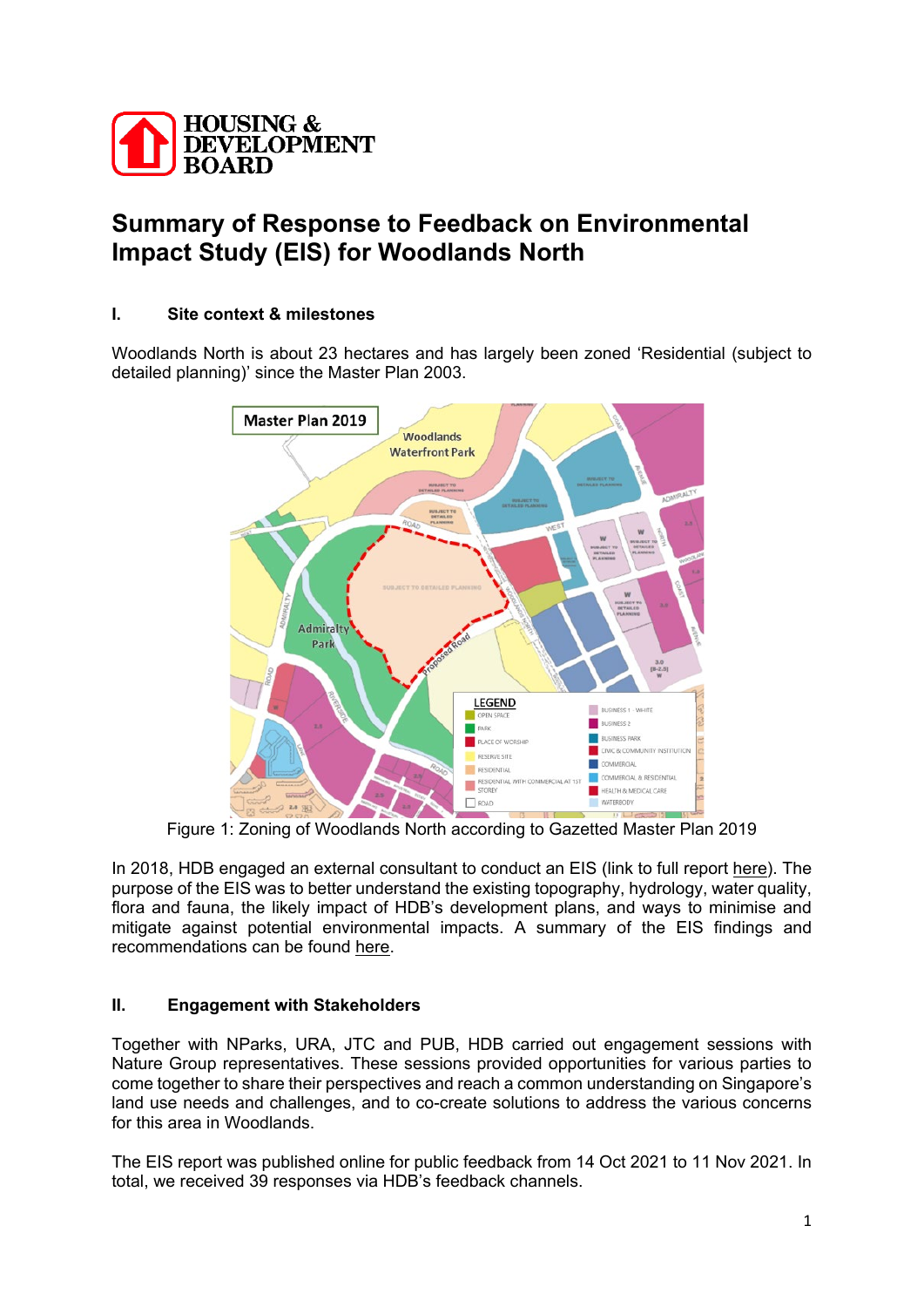## **III. Feedback received**

We value all feedback received and have reviewed them in detail.

While there were concerns over the long-term impact of land clearance on climate change and the existing natural habitat, among the feedback, some also voiced support for the recommended mitigating strategies, such as the retention of the proposed core conservation area (CCA) and for the road connecting Riverside Road to the future Woodlands North Coast Road to avoid the CCA.

Others acknowledged the value of Sungei Cina mangroves found within Admiralty Park while a few expressed concerns that the EIS was not conducted during the avian migratory season, which may have affected bird species observed.

A few suggestions were raised by some respondents, as follows:

- 1) Confining future development to cleared areas within Woodlands North
- 2) Increasing the size of the proposed CCA
- 3) Providing connection between Woodlands North area and Mandai Mangrove and Mudflat to facilitate wildlife movement

# **IV. Responses to feedback**

#### **A) Balancing development and conservation to meet the needs of Singapore within a city**

Demand for public housing has increased significantly in recent years due to marriage and family formation, as well as changing social norms and aspirations. The overall number of applications received per Build-To-Order (BTO) flat has risen from 3.7 times in 2019 to 5.5 times in 2021. Thus, to meet the strong housing demand, there are plans to launch up to 100,000 flats from 2021 to 2025, if needed, as announced by HDB recently.

Moreover, there are plans to enhance the position of Woodlands as the northern regional centre and gateway to Singapore through the expansion of the Woodlands Regional Centre, as unveiled under HDB's Remaking Our Heartland (ROH)[1](#page-1-0) initiative in 2017. The expanded Woodlands Regional Centre, which comprises Woodlands Central and Woodlands North Coast, will introduce new business and residential developments that are expected to be supported by the recently completed Woodlands North Station and the upcoming Johor Bahru-Singapore Rapid Transit System. The expanded Woodlands Regional Centre is anticipated to be a significant employment cluster that brings jobs to homes in the Northern Region.

Where we can, developments are carried out on brownfield sites so that greenery areas can be kept for as long as possible. However, Woodlands has been built-up over the years with limited remaining brownfield sites and the available brownfield sites in Woodlands have been safeguarded for various uses. Hence, there is a need for the development of housing at Woodlands North to support the strong housing demand as well as the expansion plans for the Woodlands Regional Centre.

That said, we recognise that there is a need to develop sensitively. We have therefore worked with agencies and Nature Groups to adopt the EIS recommendations. The proposed mitigating measures outlined in Sections 7, 8 and 9 of the EIS report will also be adopted throughout the course of the development to minimise both short- and long-term impacts. A specialist consultant will also be engaged to develop an Environmental Monitoring and Management

<span id="page-1-0"></span><sup>1</sup> ROH is a comprehensive rejuvenation blueprint to renew and further develop existing HDB towns and estates.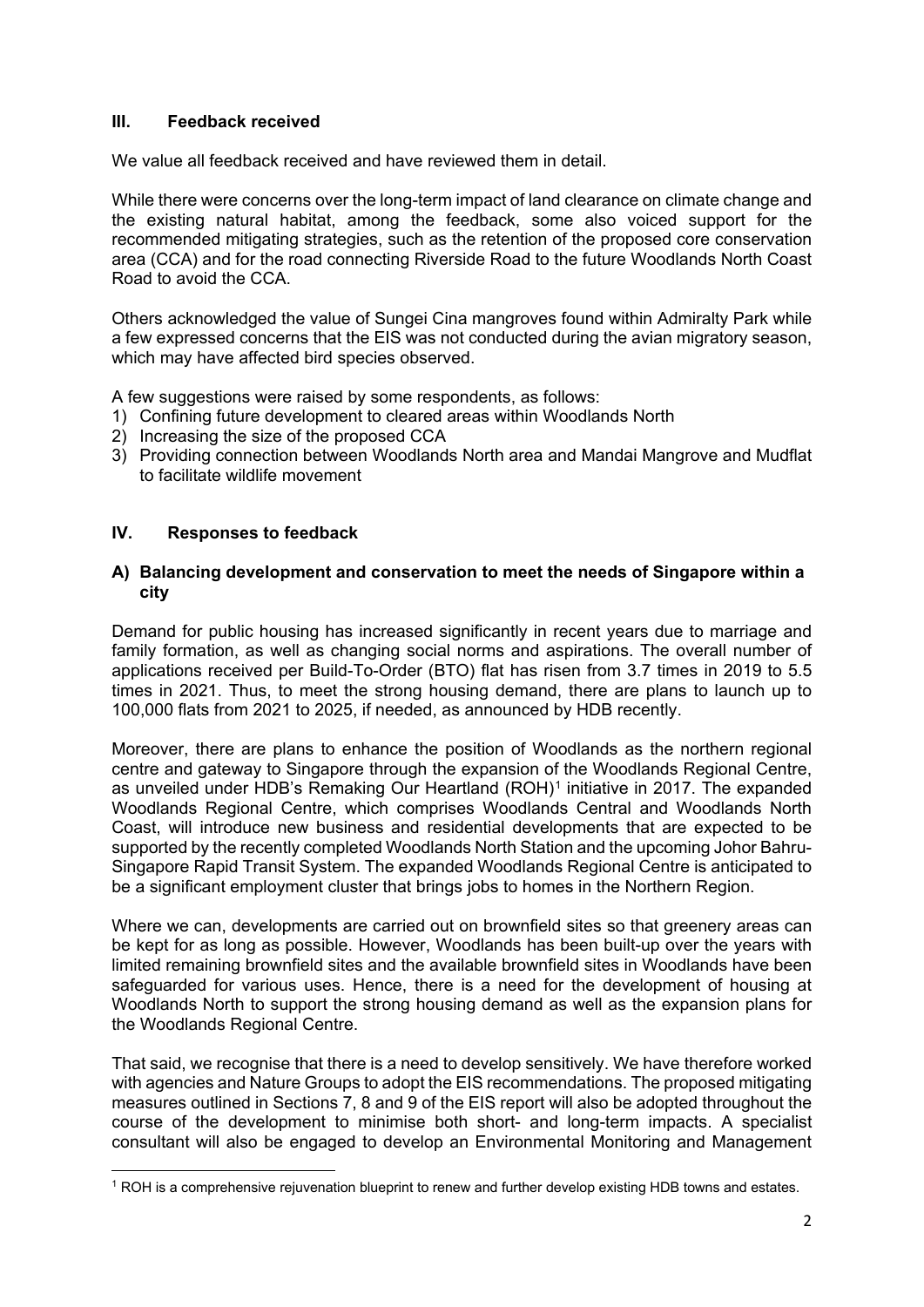Plan (EMMP) to mitigate and manage potential environmental impacts arising from the development, and closely monitor works at the different stages of development.

## **B) Revised land use plan for Woodlands North**

Taking into consideration the suggested mitigation measures as well as public feedback received, the revised conceptual land use plan for Woodlands North will feature 4 key components.

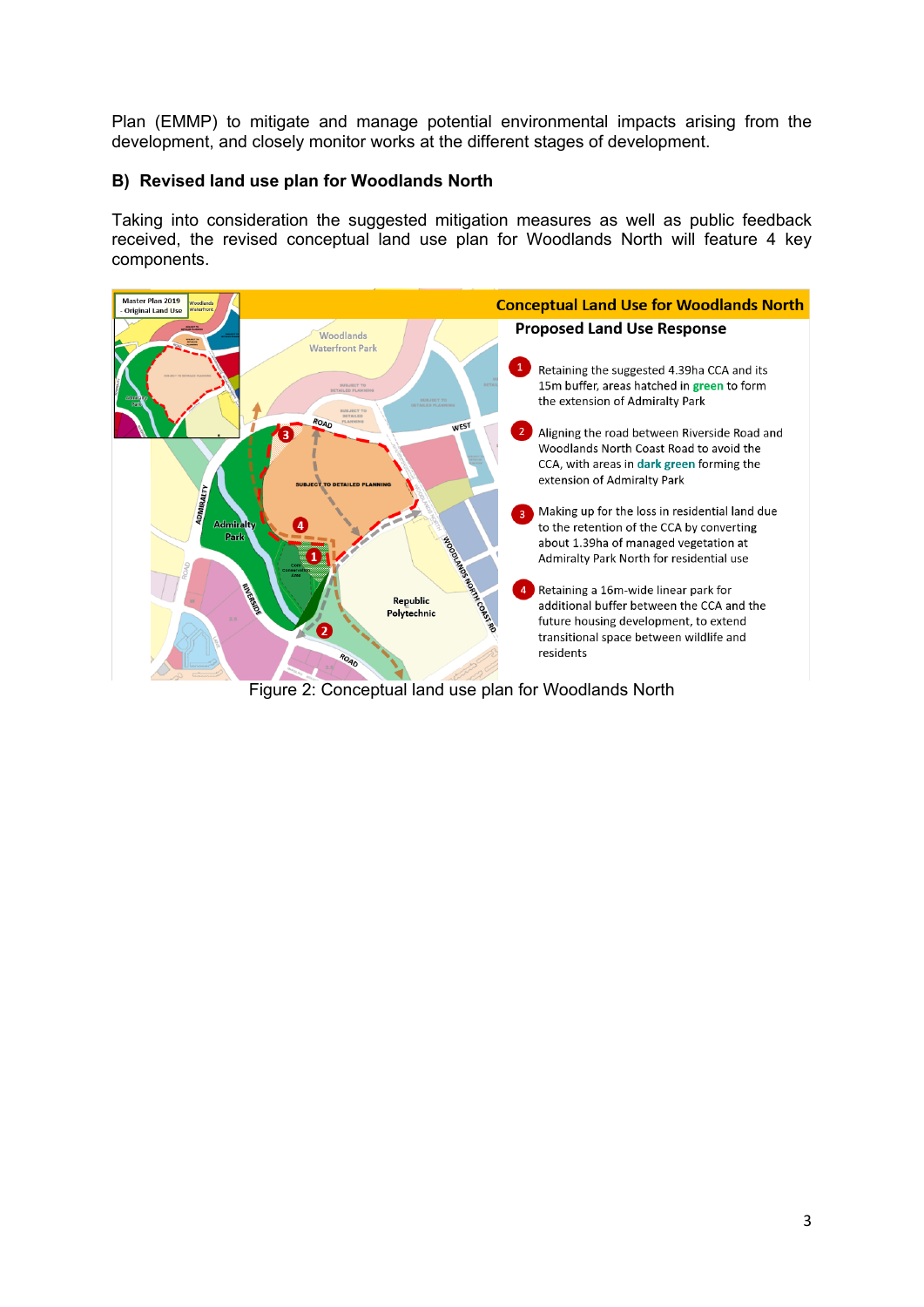Biophilic design strategies will be adopted, as guided by HDB's Biophilic Town Framework so that future residents can better connect with nature and enjoy its intrinsic benefits. Urban design strategies that respect the local ecological context will also be implemented.



Figure 3: Key urban design considerations for Woodlands North development

With the implementation of suggested mitigation measures, the EIS demonstrates that the resultant impact significance on all environmental parameters is "Minor" or lower, as shown in Sections 7, 8 and 9 of the EIS.

## **C) Suggestions to increase the size of the CCA to minimise ecological and social impact**

The EIS identified an area of about 4.39ha for the proposed CCA, which comprises rare and native vegetation types, a high concentration of large trees and flora species of conservation significance as well as a freshwater stream that sustains this vegetation. Taking into consideration the EIS findings, we have adjusted our plans and are proposing to retain the full 4.39ha CCA. About three quarter of the CCA currently falls within Admiralty Park. Retaining the full CCA entails converting part of the safeguarded land for residential to form an extension of Admiralty Park. This will safeguard the ecological connectivity to the larger Admiralty Park. This proposed 4.39ha CCA is assessed to be sufficient in capturing representative habitats (i.e., native-dominated freshwater swamp forest, native-dominated low secondary forest, and a freshwater stream) and the assemblage of species found within the proposed CCA is similar to that found within Admiralty Park.

A 15m buffer will also be implemented around the proposed CCA to reduce the effect of an abrupt transition to urban landscape. This width is determined by the height of existing trees so that in the event of tree failure, trees are less likely to fall within the CCA and hence not compromising its integrity.

In addition, we are proposing to implement another 16m-wide linear park between the CCA with its 15m buffer and the future residential development, which extends the transitional space between wildlife and residents. The recreational corridor will feature a 1.9km scenic